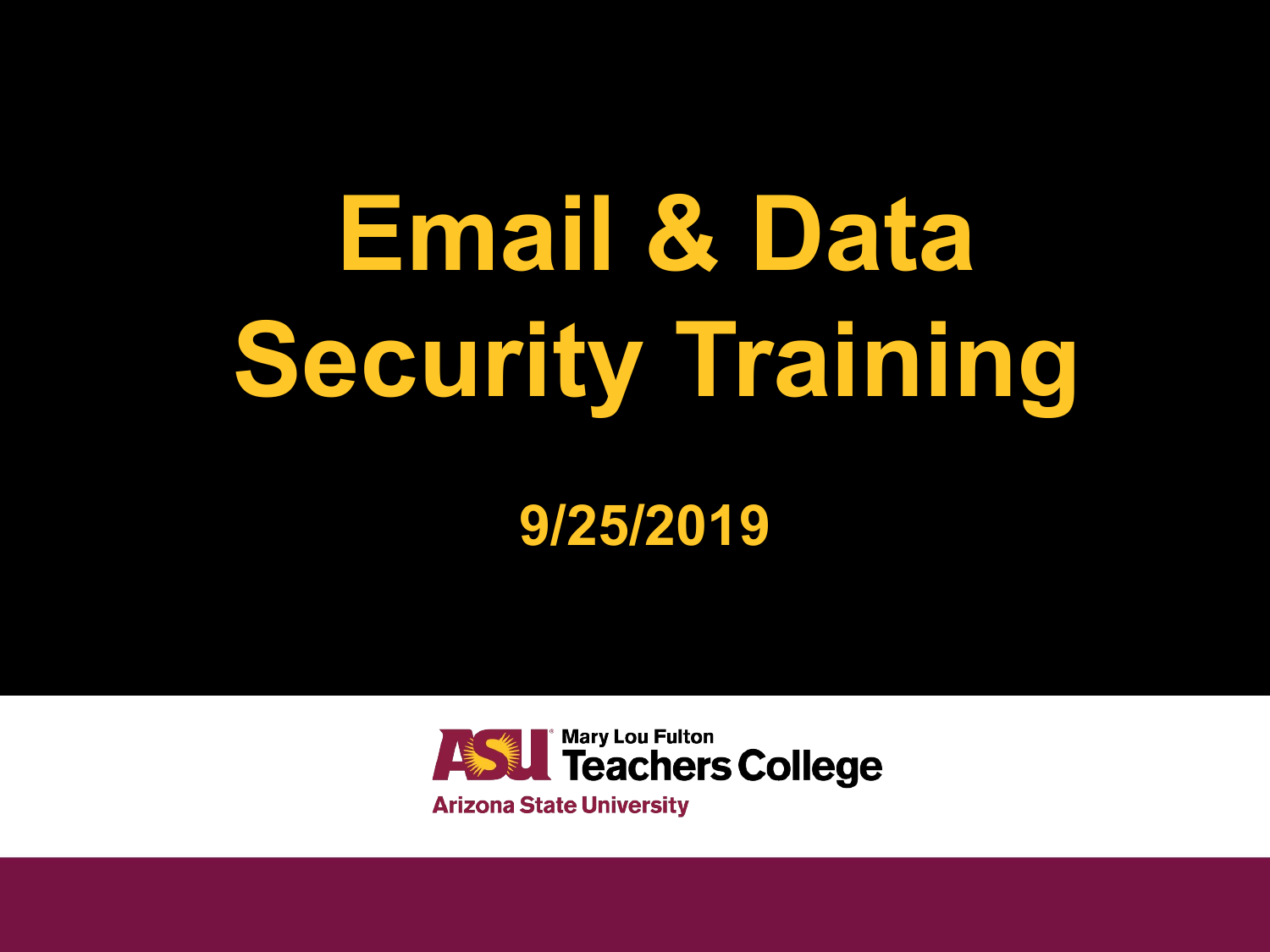### **Agenda**

### **Phishing Emails**

- □ Identifying a suspicious email
- What to do
- What not to do

### **Securing Your Data**

- $\Box$  How to secure data on your device
- □ K-12 student/parent data

### **Data Security While Traveling**

- Identifying sanctioned countries
- $\Box$  Travel security guidance for your electronics
- □ Responsibility while mobile

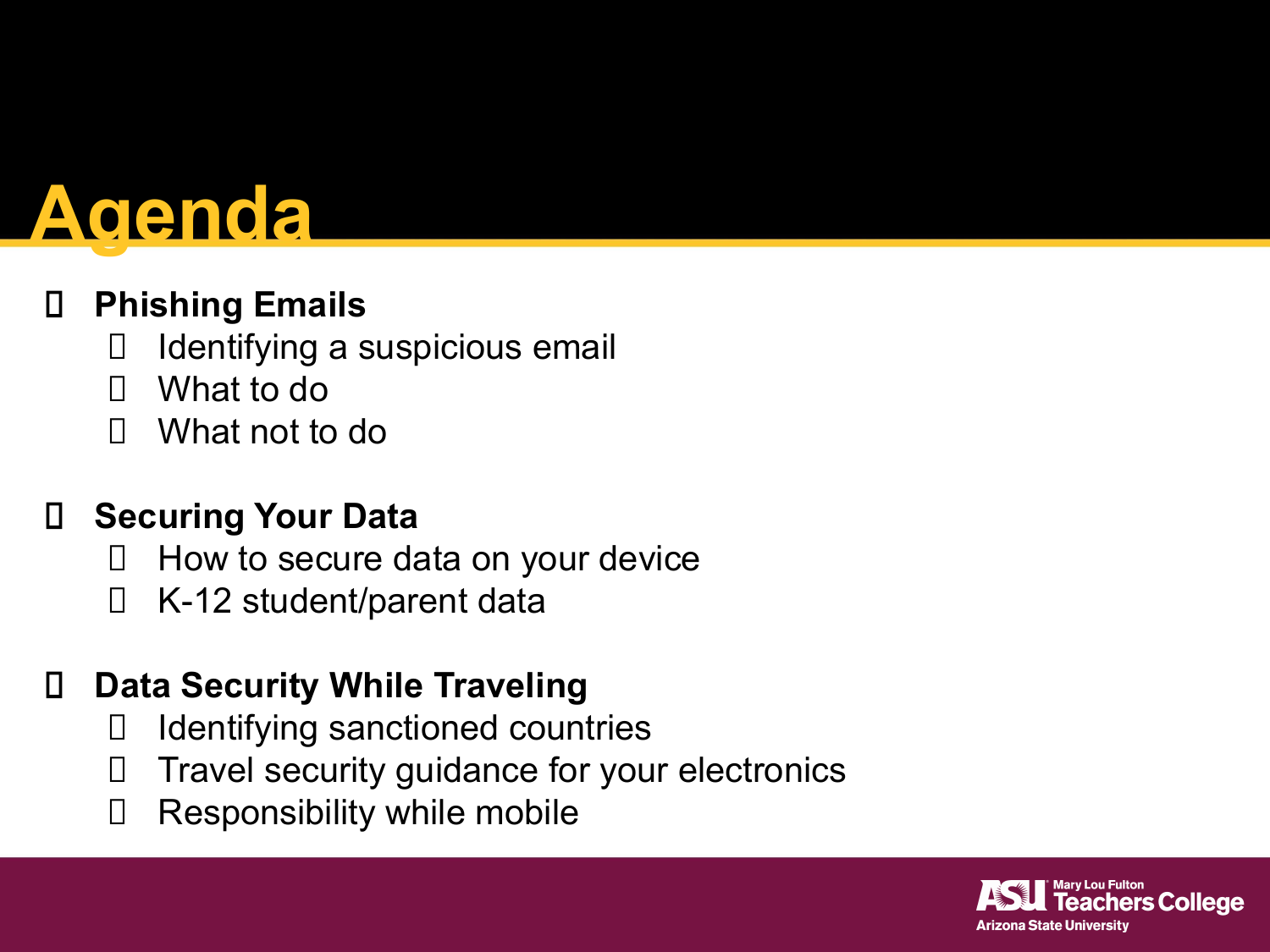## **Identifying Phishing Emails**

#### ➢ **How do I identify phishing/spam emails?**

- Look at the "from" full address that displays, not just the display name of the person- does this look like a valid address
	- $\Box$  As an example from emails that were going around in the spring
		- Carole Basile [<carolebasile223@gmail.com](mailto:carolebasile223@gmail.com)>
	- $\Box$  If viewing on your phone, you typically only see the display name to view the email address it is from just click on the name

#### ➢ **What do I do if I receive a phishing or suspicious email?**

- **Do not** click on any embedded links contained in the body of the email
- **Do not** reply to the email if you do happen to reply, do not include any personal information such as a phone number
- **Do not** forward the email to anyone this expands the risk of potential malicious activity
- $\Box$  If unsure if the email is legitimate, call the person it appears to be from to verify validity when possible

https://getprotected.asu.edu/ <https://getprotected.asu.edu/information/phishing>

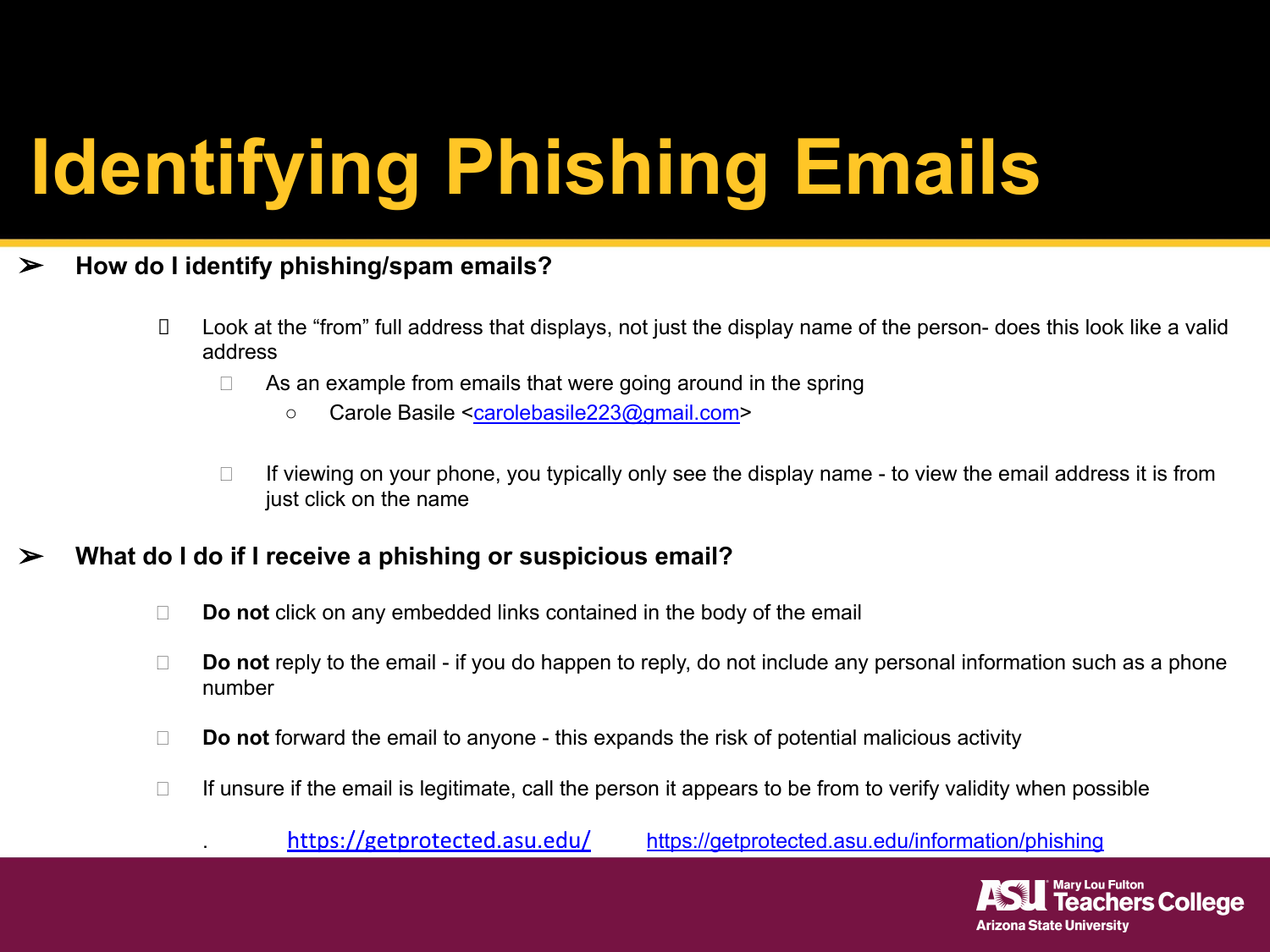## **Reporting Phishing Email**

#### ➢ **How do I report a phishing/spam email?**

- $\triangleright$  Report the email by sending the internet headers of the email to UTO
	- Copy all of the text that appears in the Internet Headers box and paste into a new email. Send the new email to [infosec@asu.edu](mailto:infosec@asu.edu) with the subject line: Phishing Email

#### ➢ **How do I locate the email internet headers?**

- ➢ Outlook on Windows Computer:
	- Double click on the original email Select File in the upper left corner Click on Properties this will open a new window and at the bottom you should see Internet Headers
- ➢ Outlook on Mac Computer:
	- Right click on the original email Select View Source this will open a new window
- $\triangleright$  Other Email Applications:
	- Visit this link for support with other email applications:
		- [Trace an email with full internet headers](https://support.google.com/mail/answer/29436?hl=en&visit_id=637049511260941732-3473429367&rd=1)

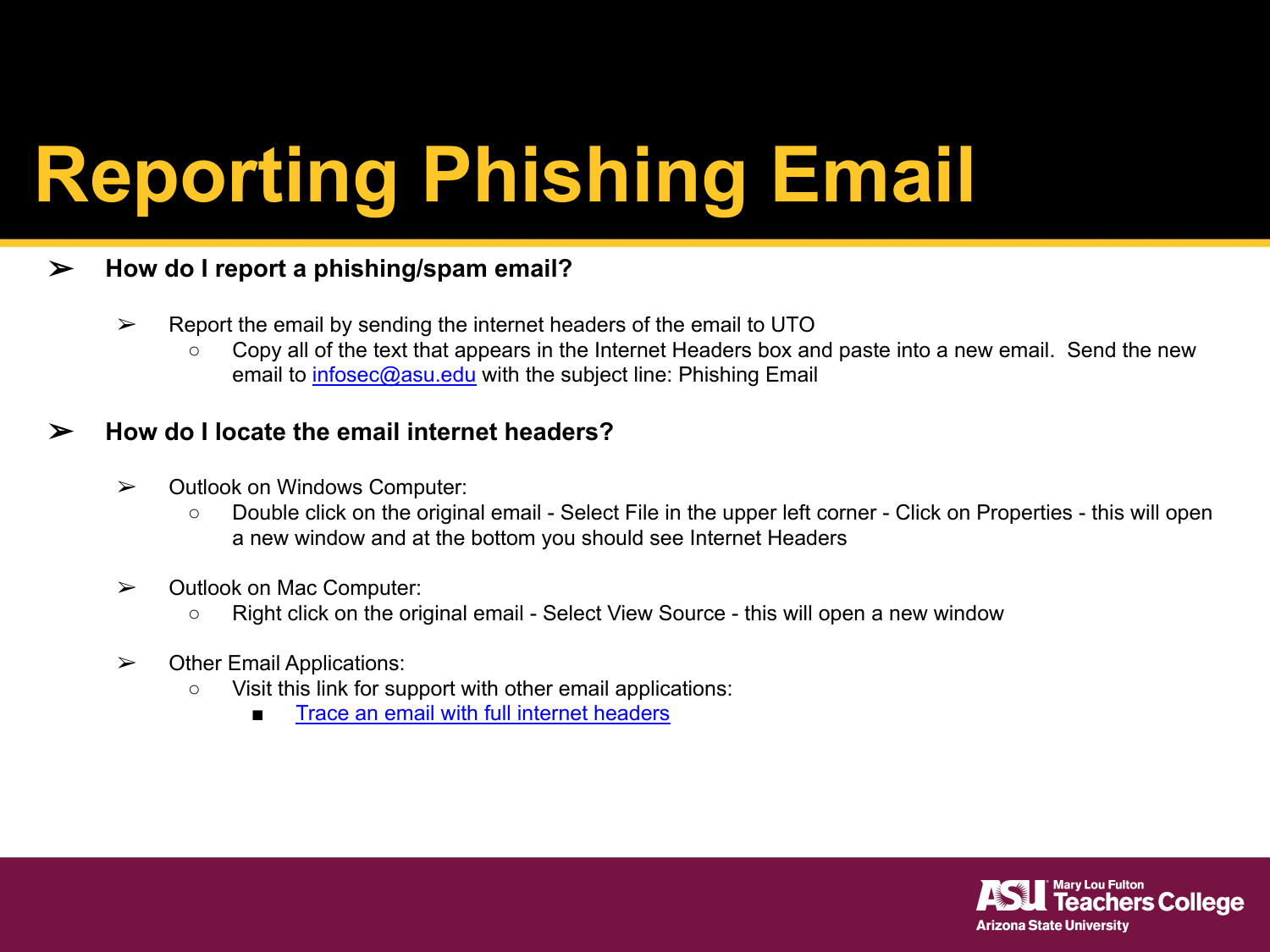## **Data Protection/Security**

### ➢ **Securing your data**

- Never walk away from computer/phone/tablet without locking screen
- Do not store sensitive or personally identifiable data on computer
- Use ASU approved storage methods: Dropbox, OneDrive, secure storage
	- If you have questions on approved storage for specific types of data, review the [ASU Data Handling Matrix](https://docs.google.com/spreadsheets/d/194KttStUQ0BI9fBq-P2CCjn8d-C161c9kjZQNWVo_ZE/edit#gid=0)
- Ensure device is encrypted (all ASU issued equipment is encrypted)

### ➢ **K-12 student/parent data**

- Do you ever request district/school for data? For what purpose?
- Be aware of student directory/video permissions have parent's denied permission to have their student video taped?

### ➢ **Security review process for software/hardware purchases**

- Software includes paid and free versions of all software
- Hardware includes most hardware, exceptions for devices that cannot operate without another device such as mouse, keyboard.
- Request by sending email to  $edops@asu.edu$ 
	- Include name of hardware or software, reason for request, how it will be used, data elements that will be collected/entered into system (will there be sensitive or personally identifiable information), level/version/plan type requested, other relevant information to help us with review
- You may also work with your Business Office contact for these items, and they will contact us regarding the required security review documentation

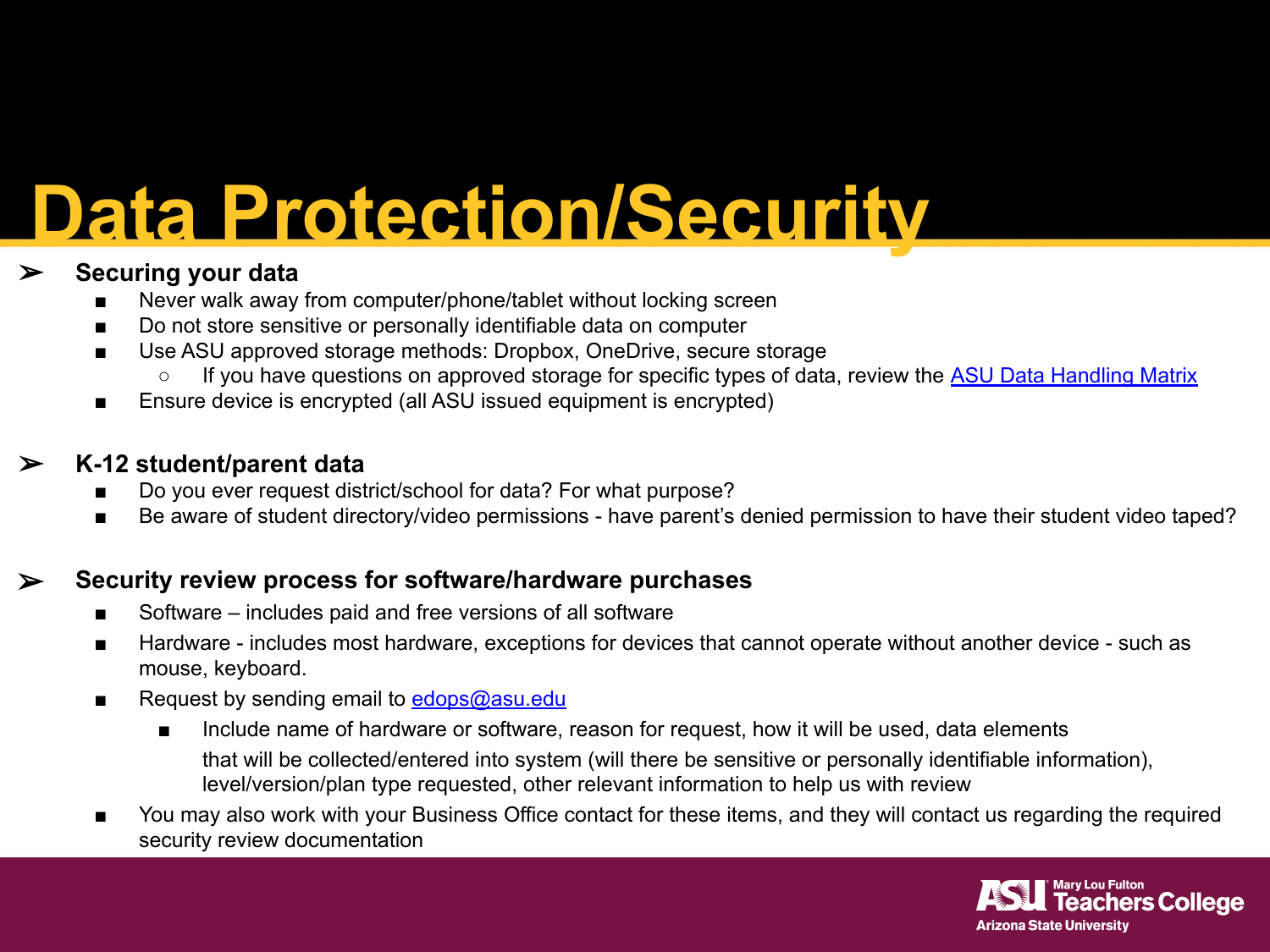## **Data Security While Traveling**

- Identifying sanctioned countries
- Export Control Wizard
- □ Travel security guidance for your electronics
- Responsibility while mobile



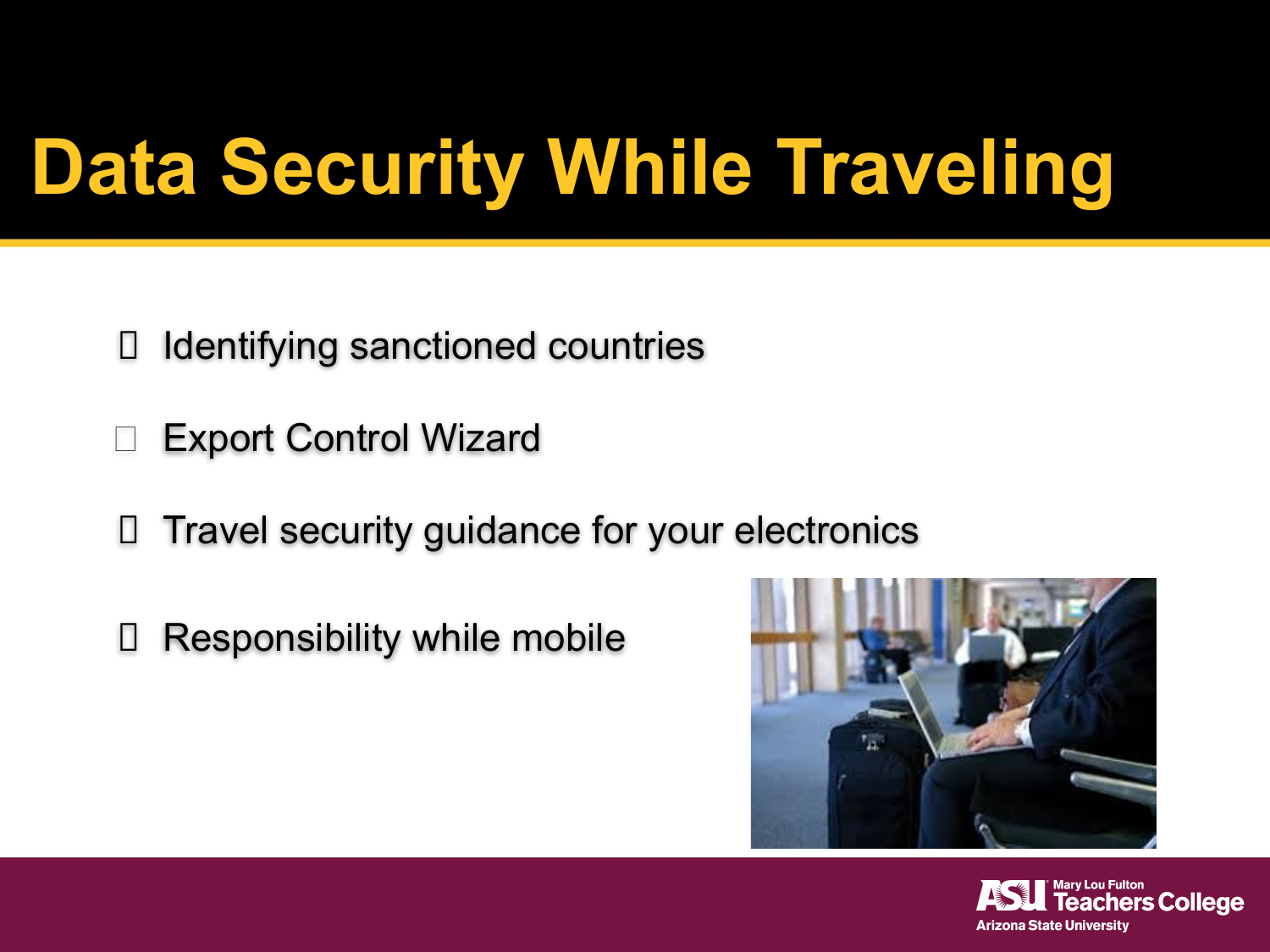## **Sanctioned Programs and Countries**

|                                                                                 | An official website of the United States Government                                                                |                                                                                                                                                                                                                                                                         |             | Skip Navigation | Accessibility                | Site Map<br>Languages | Contact  |  |
|---------------------------------------------------------------------------------|--------------------------------------------------------------------------------------------------------------------|-------------------------------------------------------------------------------------------------------------------------------------------------------------------------------------------------------------------------------------------------------------------------|-------------|-----------------|------------------------------|-----------------------|----------|--|
|                                                                                 |                                                                                                                    | U.S. DEPARTMENT OF THE TREASURY                                                                                                                                                                                                                                         |             |                 |                              |                       |          |  |
| <b>ABOUT TREASURY</b>                                                           | <b>SECRETARY MNUCHIN</b>                                                                                           | <b>POLICY ISSUES</b>                                                                                                                                                                                                                                                    | <b>DATA</b> | <b>SERVICES</b> | <b>NEWS</b>                  |                       | Q SEARCH |  |
|                                                                                 | <b>Consumer Policy</b>                                                                                             |                                                                                                                                                                                                                                                                         |             |                 |                              |                       |          |  |
|                                                                                 | <b>Economic Policy</b>                                                                                             | <b>Resource Center</b>                                                                                                                                                                                                                                                  |             |                 |                              |                       |          |  |
|                                                                                 | <b>Financial Markets, Financial</b><br>Institutions, and Fiscal<br>Service                                         | Home » Resource Center » Financial Sanctions » Programs                                                                                                                                                                                                                 |             |                 |                              |                       |          |  |
| <b>Sanctions Programs and Country Information</b><br><b>Financial Sanctions</b> |                                                                                                                    |                                                                                                                                                                                                                                                                         |             |                 |                              |                       |          |  |
|                                                                                 | <b>Specially Designated</b><br>Nationals List (SDN List)<br><b>Consolidated Sanctions</b><br>List<br>Search OFAC's | OFAC administers a number of different sanctions programs. The sanctions can be either<br>comprehensive or selective, using the blocking of assets and trade restrictions to accomplish<br>foreign policy and national security goals.<br>Where is OFAC's country list? |             |                 |                              |                       |          |  |
|                                                                                 | <b>Sanctions Lists</b><br><b>Additional Sanctions</b>                                                              | <b>Active Sanctions Programs:</b>                                                                                                                                                                                                                                       |             |                 | <b>Program Last Updated:</b> |                       |          |  |
|                                                                                 | <b>Lists</b><br><b>OFAC Recent Actions</b>                                                                         | <b>Balkans-Related Sanctions</b>                                                                                                                                                                                                                                        |             |                 |                              | 02/03/2017            |          |  |
|                                                                                 | <b>Complete List of</b><br><b>Sanctions Programs</b>                                                               | <b>Belarus Sanctions</b>                                                                                                                                                                                                                                                |             |                 |                              | 10/24/2018            |          |  |

### <https://www.treasury.gov/resource-center/sanctions/programs/pages/programs.aspx>

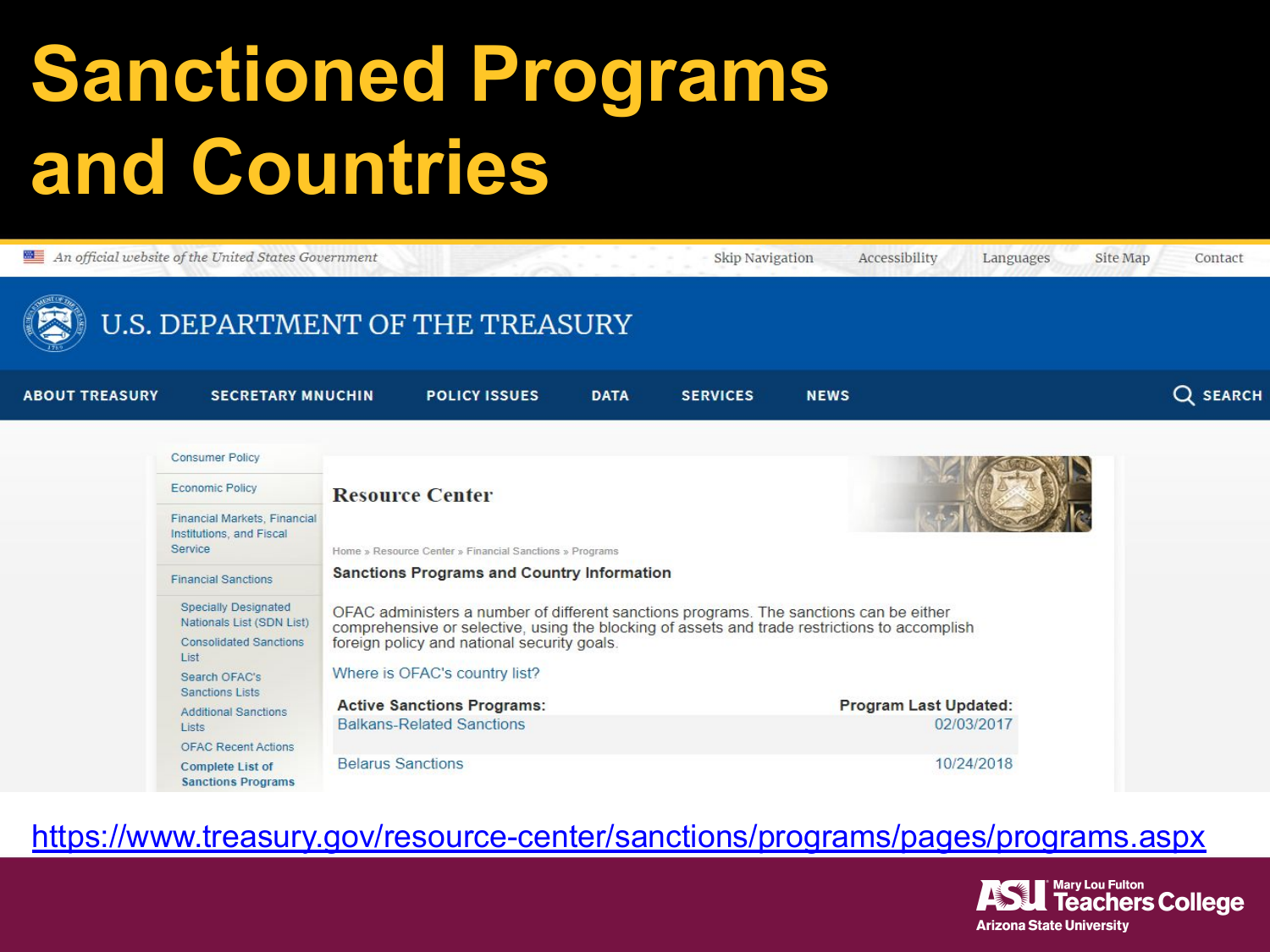## **Export Control Wizard**

| <b>Anizona State</b><br><b>University</b><br><b>Research Integrity and Assurance</b> |                        |  |           |  |                                                    |  | ASU Home ▼ My ASU Colleges and Schools ▼ Map and Locations ▼ |  | Search | Directory | SIGN IN<br>$\alpha$ |  |
|--------------------------------------------------------------------------------------|------------------------|--|-----------|--|----------------------------------------------------|--|--------------------------------------------------------------|--|--------|-----------|---------------------|--|
| ⋘                                                                                    | Human subjects Animals |  | Biosafety |  | Conflicts of interest Export controls and security |  | Responsible conduct of research Scientific diving About      |  |        |           |                     |  |

Export controls and security / Export Control Wizard Home /

#### **Export controls and** security

Forms

New and departing investigators

**Regulations and resources** 

Glossary

**Contact us** 

### **Export Control Wizard**

Export controls may apply when you send an item, information or software outside the United States' borders or when you share it with "foreign persons or entities" inside the United States. The Export Control Wizard has been designed to assist investigators in determining if they need an export license. For additional assistance, contact us.

**Start Wizard** 

### <https://researchintegrity.asu.edu/export-controls-and-security/export-control-wizard>

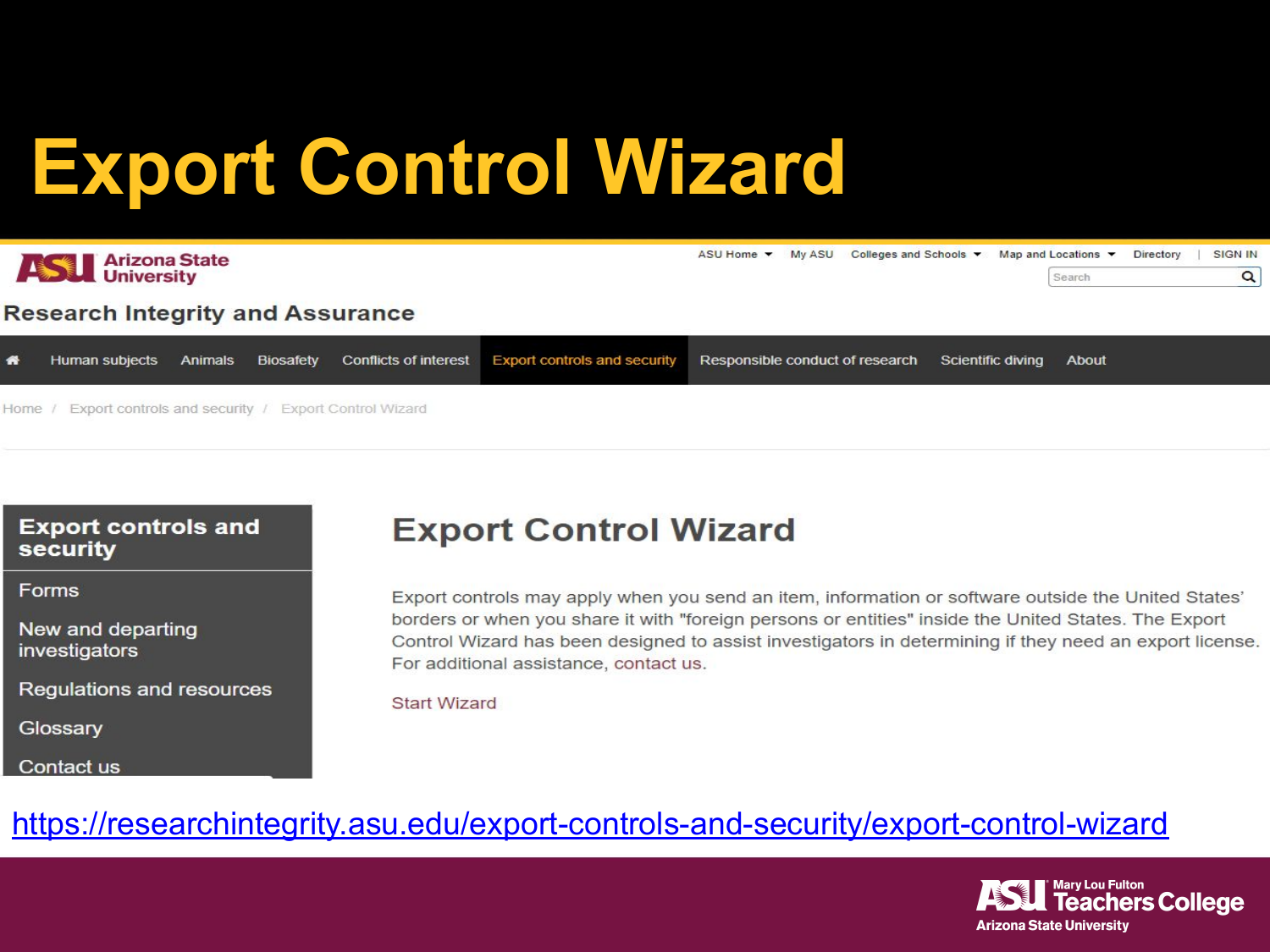## **GetProtected's Going Moblie**

| <b>Anizona State</b><br><b>GetProtected</b> |            |                                                                                                         |  |  | ASU Home ▼ My ASU Colleges and Schools ▼ Map and Locations ▼ Directory | Search               | <b>SIGN IN</b><br>Q |
|---------------------------------------------|------------|---------------------------------------------------------------------------------------------------------|--|--|------------------------------------------------------------------------|----------------------|---------------------|
|                                             | Services - | Security Regulations $\sim$ Policies $\sim$ Basics $\sim$ Training $\sim$ Communities $\sim$ Contact Us |  |  |                                                                        | Announcements $\sim$ |                     |

Home / Content / Mobile Security

### **Going Mobile**

**ASU Top 5** 

**Effective Practices** 

**Identity Theft Protection** 

Infosec at a Glance

**Internet Security** 

#### Latest news

- . The U.S Department of State issued a travel advisory on 1/3/2019 for increased caution when travelling to China. https://travel.state.gov/content/travel/en/international-travel/Internat...
- China Starts Issuing \$145 Fines for Using a VPN

https://www.pcmag.com/news/365860/china-starts-issuing-145-fines-for-using-a-vpn? utm\_source=email&utm\_campaign=whatsnewnow&utm\_medium=image

**Travel Security Guidance for Your Electronics** 

### <https://getprotected.asu.edu/content/going-mobile>

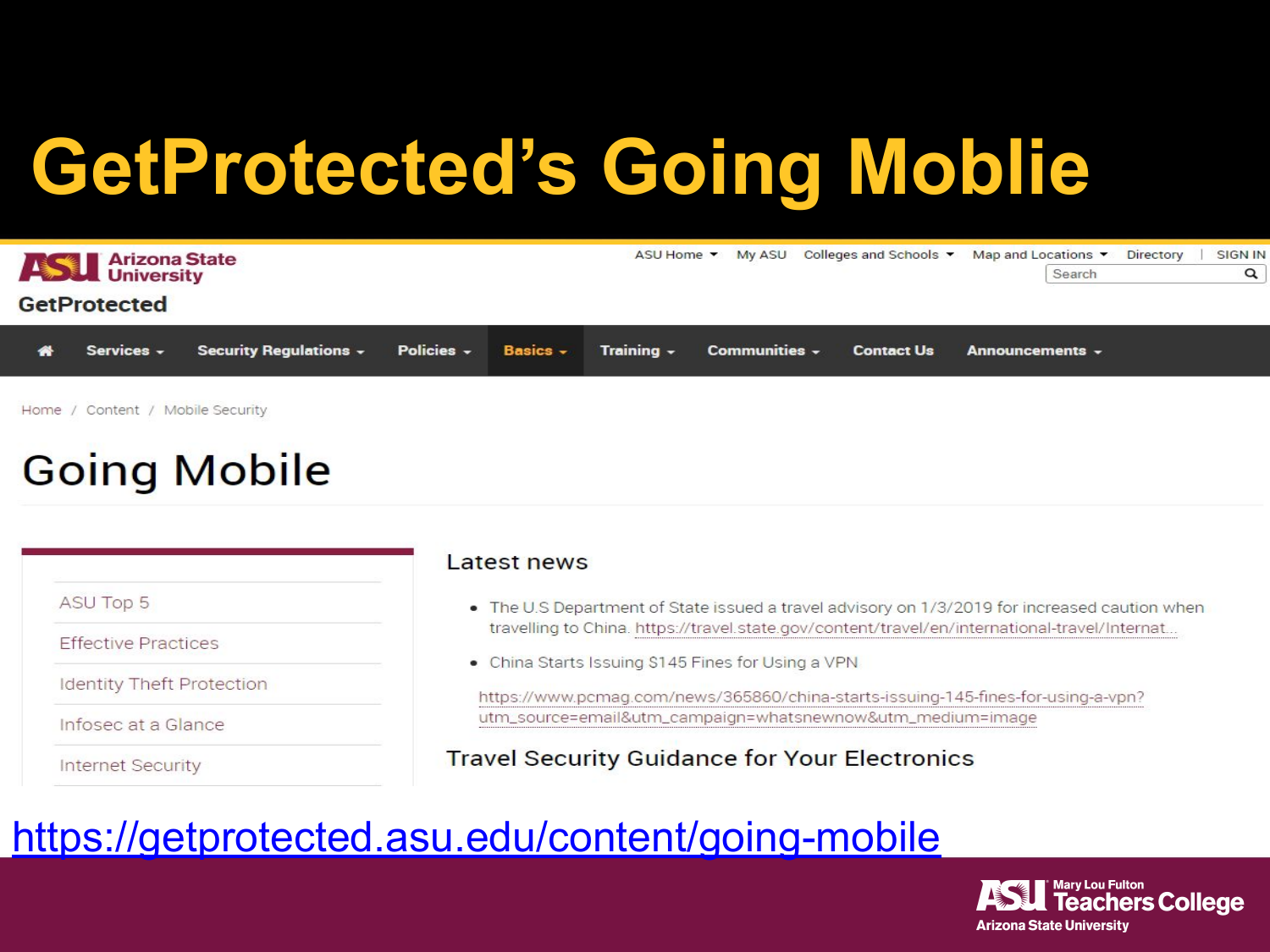## **Travel Security Guidance for Your Electronics**

- $\triangleright$  Ensure your equipment is encrypted prior to your departure.
- $\triangleright$  Remove sensitive data you don't need.
- $\triangleright$  Take a loaner or alternate device that contains no data and then wiped clean upon return.
- $\triangleright$  Always use a VPN when connecting to any ASU or other sensitive resources

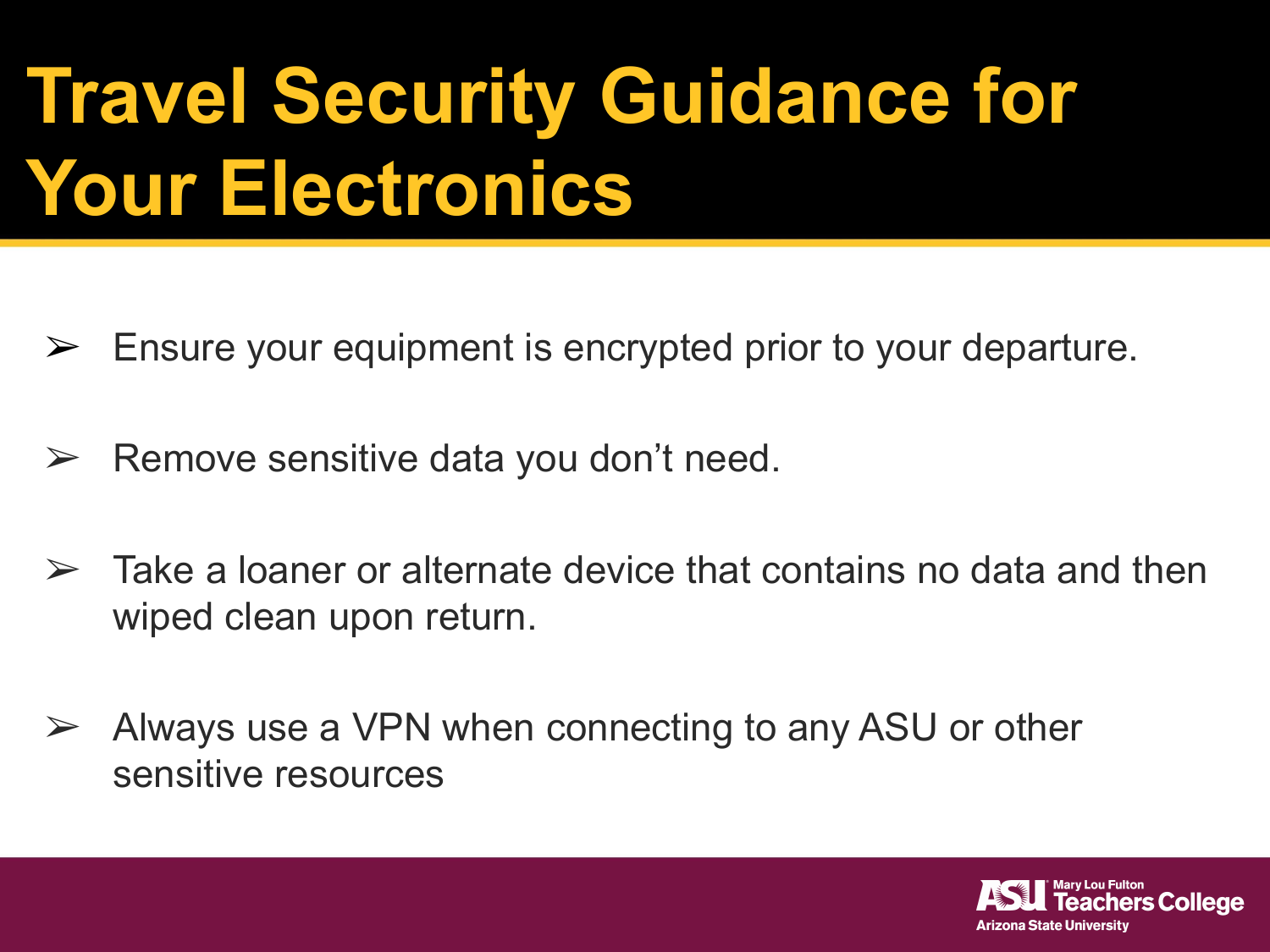## **Travel Security Guidance for Your Electronics**

If your laptop is lost or stolen, immediately report the loss or theft to ASU Information Security Office at [infosec@asu.edu](mailto:infosec@asu.edu)



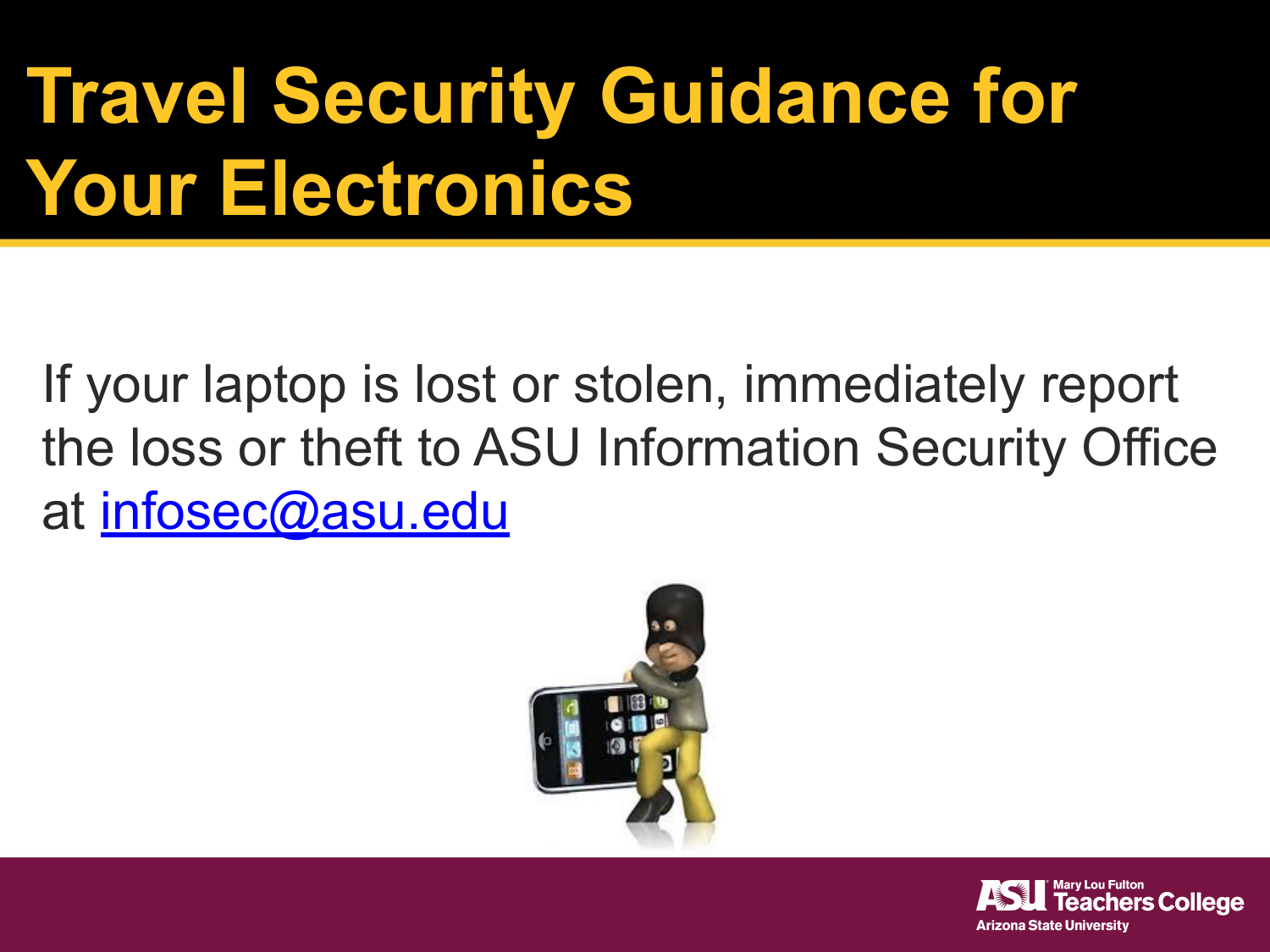## **With Mobility Comes Responsibility**

### **It is everyone's responsibility**

### **to keep sensitive information**

### **secure and confidential.**

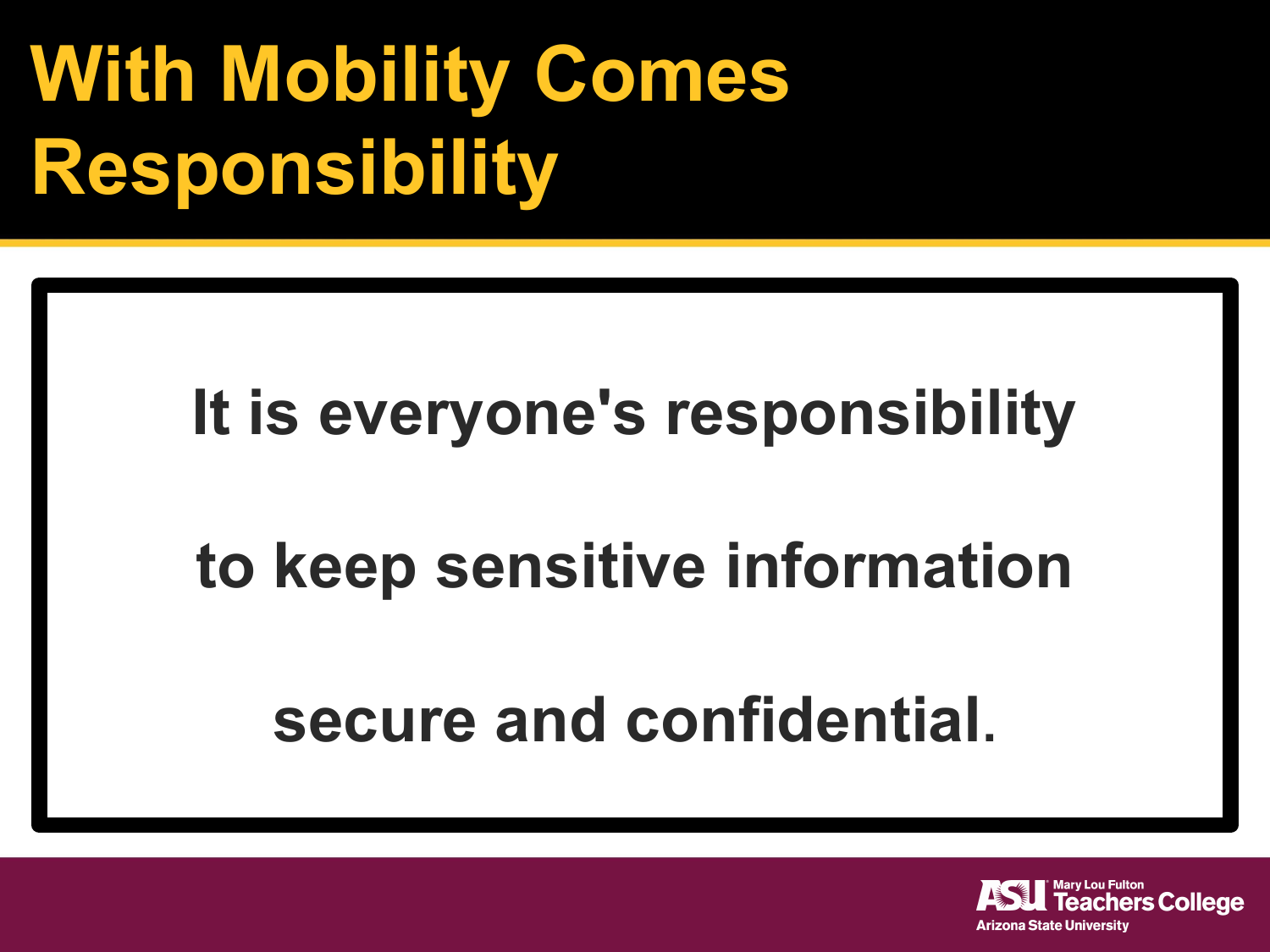## **With Mobility Comes Responsibility**



**Data Handling Standard Information Security Office** 

#### **Purpose**

ASU's Information Security Policy requires controls to manage risks to the confidentiality, availability, and integrity of University information. This standard defines the controls required for handling all University managed information. These required controls represent a minimum standard for protection of University information. Additional controls required under applicable laws, rules and regulations or standards governing specific forms of data (e.g. health information, credit cardholder data) may also apply.

The goals of this document are to (1) identify classifications of information handled at the University, and (2) define requirements for handling all data including Sensitive and Highly Sensitive data.

### **Applicability**

This Standard applies to all users of ASU's computing, internet, and communications resources, including all students, faculty, staff (including student employees), courtesy affiliates, contractors, vendors, consultants, temporary and other workers for ASU and Component Units (Users). This standard applies to all information handled by University employees, and University affiliates, contractors and vendors. Each such entity and individual who creates, collects, records, organizes, stores, adapts, alters, retrieves, uses, processes, has access to, transfers, discloses, administers and/or destroys University information is responsible and accountable for compliance with this standard. University information includes but is not limited to information about prospective, current, and former students, and employees, and other University affiliates, research data, and intellectual property.

### <https://docs.google.com/file/d/0B7bqVGx3GJQbM2JwMFlkdl91clk/edit>

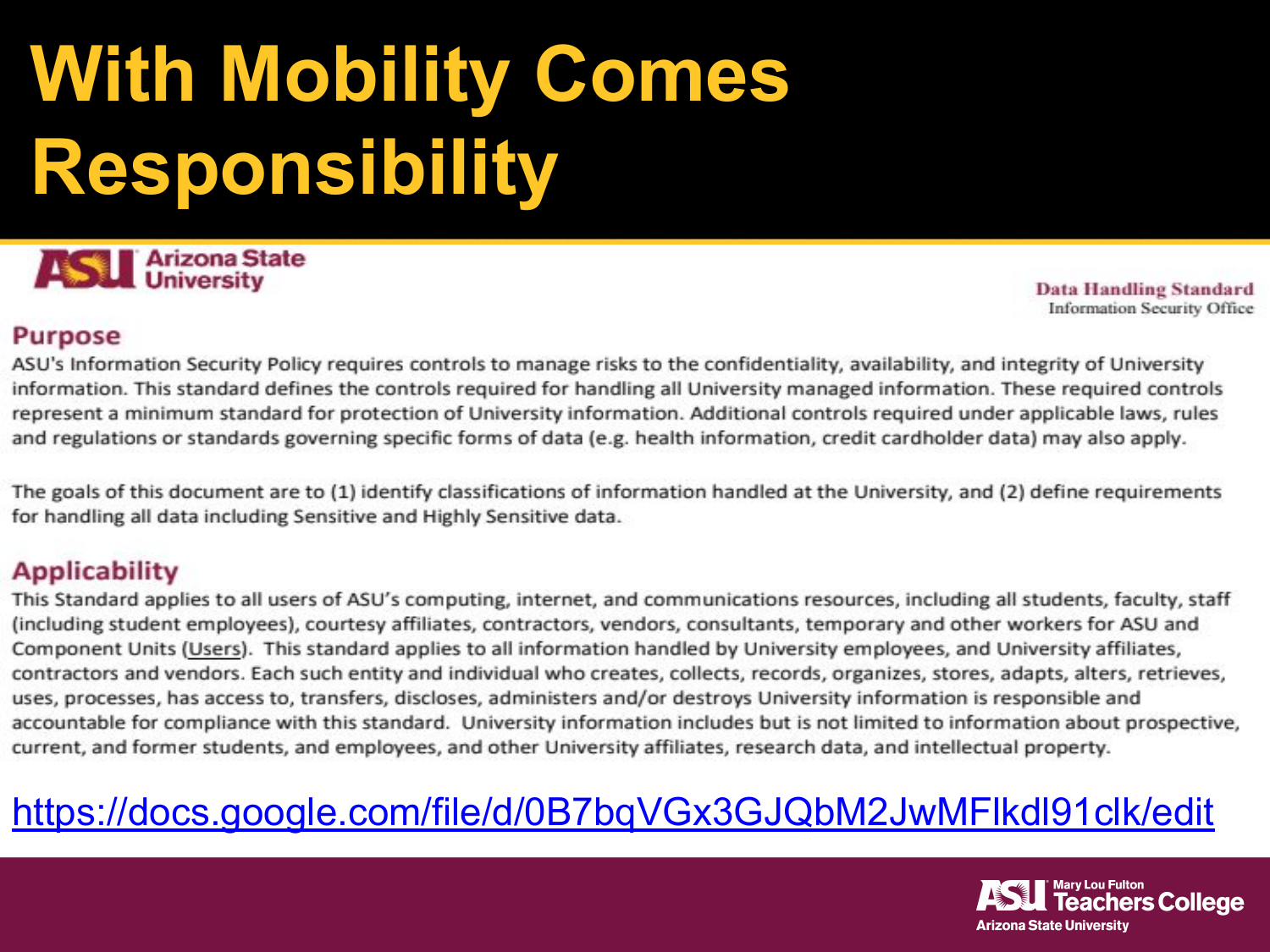## **GetProtected's Additional Information**

 $\triangleright$  Using public Wi-FI and hotel internet

 $\triangleright$  Mobile Device Security Checklist

 $\triangleright$  Links to FBI's Business Travel Brochure



➢ Portable Storage Devices Security Checklist